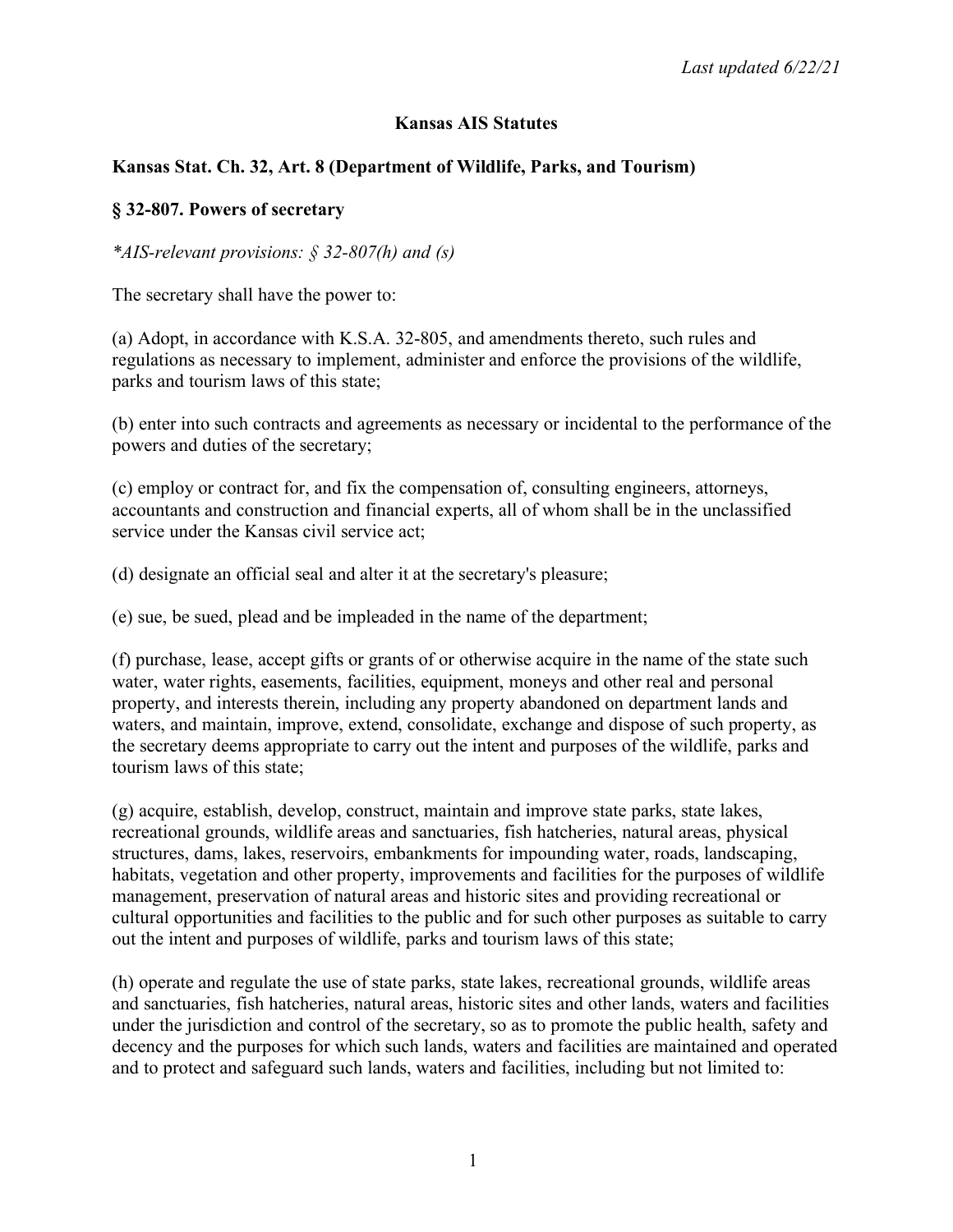(1) Regulating the demeanor, actions and activities of persons using or within such lands, waters and facilities;

(2) providing for the inspection of boats, the issuance of permits for operation of watercraft of all kinds and the charging and collection of fees for the inspection and operation of such craft;

(3) prescribing the type, style, location and equipment of all wharves, docks, anchorages, pavilions, restaurants and other structures or buildings which may be constructed along the shores or upon the water of any body of water or land controlled by the department, and providing for the licensing, inspection and supervision of such structures or buildings;

(4) granting and imposing charges for permits and for all commercial uses or purposes for which any of the properties of the department may be used;

(5) charging fees to use special facilities provided for the public or giving written authorization to lessees of the department to charge such fees; and

(6) operating, renting or leasing any such lands, waters and facilities which in the judgment of the secretary are necessary or desirable for the use and pleasure of visitors or for management of such lands, waters and facilities and fixing and collecting reasonable fees, tolls, rentals and charges for the use or operation thereof. All contracts or leases for the exercise of any concession shall be entered into only upon the basis of sealed proposals which shall be made and let by the secretary except that: (A) Where a concessionaire has an existing lease with the secretary or any agency of the federal government which the secretary desires to renew, renegotiate or acquire and sublease, such lease or sublease may be negotiated directly in accordance with rules and regulations of the secretary and without compliance with the requirements hereinbefore specified; (B) any such contract or lease for a term of 30 days or less may be made by the secretary directly in accordance with rules and regulations of the secretary; and (C) the secretary shall have authority to reject any or all proposals;

(i) have exclusive administrative control over state parks, state lakes, recreational areas, wildlife areas and sanctuaries, fish hatcheries, natural areas and other lands, waters and facilities under the jurisdiction of the secretary;

(j) provide for protection against fire and storm damage to the lands, waters and facilities under the jurisdiction of the secretary;

(k) contract with the federal government pursuant to public law 89-72 in order to acquire land by purchase, lease, agreement or otherwise on El Dorado and Hillsdale reservoir project lands;

(l) apply for, receive and accept from any federal agency any federal grants available for the purposes of the wildlife, parks and tourism laws of this state;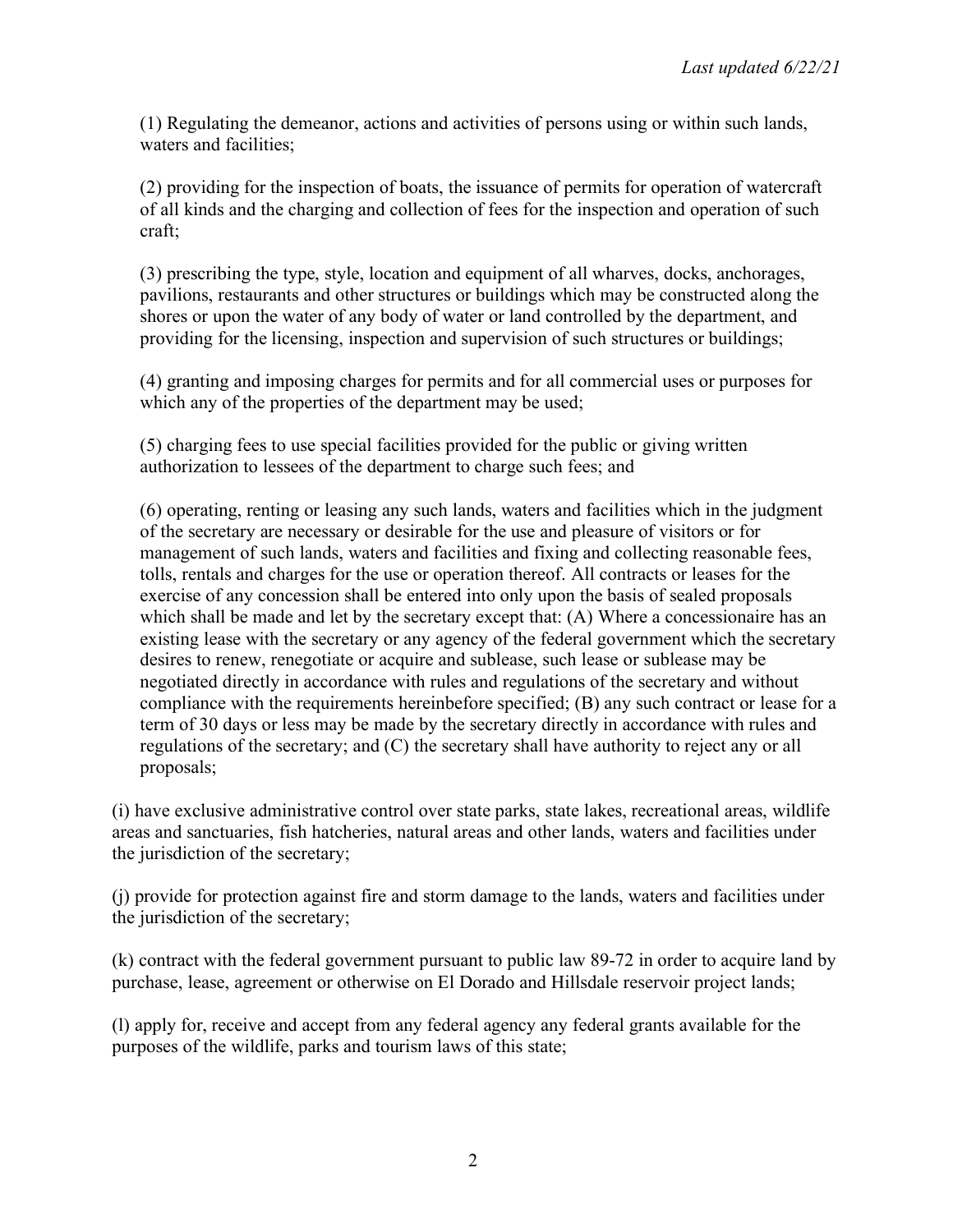(m) have authority, control and jurisdiction over all matters relating to the development and conservation of wildlife and recreation resources of the state insofar as it pertains to forests, woodlands, public lands, submarginal lands, prevention of soil erosion, habitats and the control and utilization of waters, including all lakes, streams, reservoirs and dams, except that this subsection shall not prohibit any political subdivision of the state or private corporation from having full control of any lake now constructed and owned by it;

(n) conduct research in matters relating to the purposes of the wildlife, parks and tourism laws of this state and disseminate information relating thereto for the public use and benefit;

(o) publicize to the citizens of this and other states the natural resources and facilities existing in Kansas and encourage people to visit Kansas by disseminating available information as to the natural resources and recreational advantages of the state;

(p) develop public recreation as related to natural resources and implement a state recreational plan which may include, but shall not be limited to, the general location, character and extent of state lands, waters and facilities for public recreational purposes and methods for better use of lands, waters and facilities which are within the scope of the plan or the purpose of the wildlife, parks and tourism laws of this state but, before implementation of such plan or any part thereof, the secretary shall submit it to any state agency affected thereby for such agency's advice and recommendations;

(q) provide for the preservation, protection, introduction, distribution, restocking and restoration of wildlife, and the public use thereof, in this state, including, but not limited to:

(1) Establishing, by rules and regulations adopted in accordance with K.S.A. 32-805, and amendments thereto, open seasons when wildlife may be taken or transported in the state of Kansas, or in any part or area of the state designated by counties, major streams, federal impoundments or federal, state or county highways, or by other recognizable boundaries, which open seasons may be established for a specified time in one year only or for a specified time in an indefinite number of years and which open seasons on migratory birds shall not extend beyond or exceed those in effect under federal laws and regulations;

(2) establishing, by rules and regulations adopted in accordance with K.S.A. 32-805, and amendments thereto, the number of wildlife which may be taken by a person, as the legal limit for any one calendar day and for the open season, which limit on migratory fowl shall not extend beyond or exceed those limits in effect under federal laws and regulations;

(3) establishing, by rules and regulations adopted in accordance with K.S.A. 32-805, and amendments thereto, the legal size limits of fish or frogs which may be taken;

(4) establishing, by rules and regulations adopted in accordance with K.S.A. 32-805, and amendments thereto, the conditions, procedure and rules under which any person may sell, purchase, buy, deal or trade in wildlife in the state of Kansas; and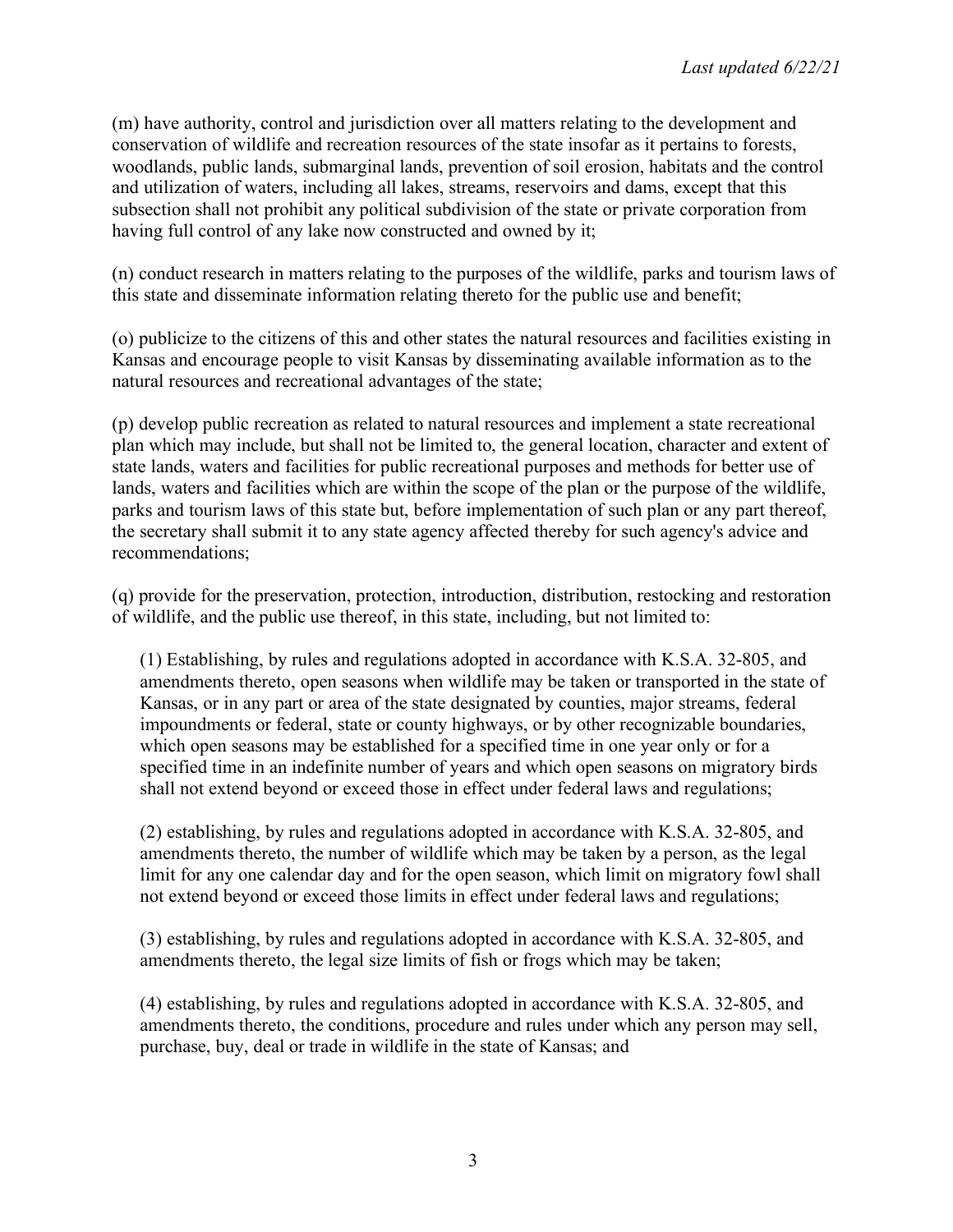(5) capturing, propagating, transporting, selling, exchanging, giving or distributing any species of wildlife, by any means or manner, needed for stocking or restocking any lands or waters in this state, except that the power to capture any species of wildlife for any purpose shall not apply to private property except by permission of the owners of the property or in the case of an emergency threatening the public health or welfare;

(r) establish, by rules and regulations adopted in accordance with K.S.A. 32-805, and amendments thereto, the period of time that a license, permit, stamp or other issue of the department shall be in effect, unless such period is otherwise established by law, and provisions for acceptance of any issue of the department before its effective date as a valid issue if the secretary determines such acceptance best serves the public good; and

(s) do such other acts and things as necessary and proper to carry out the intent and purpose of the wildlife, parks and tourism laws of this state and to better protect, conserve, control, use, increase, develop and provide for the enjoyment of the natural resources of this state.

# **Kansas Stat. Ch. 32, Art. 9 (Licenses, Permits, Stamps, and Other Issues)**

## **§ 32-956. Wildlife importation permits**

(a) The secretary shall adopt, in accordance with K.S.A. 32-805, and amendments thereto, rules and regulations concerning the prohibition of certain wildlife from the waters and lands in this state. Such rules and regulations:

(1) Shall contain a list consisting of wildlife prohibited;

(2) shall provide for certain exemptions concerning the use of such wildlife for an experimental, scientific or display purpose and for the issuance of wildlife importation permits therefor; and

(3) may provide for certain exemptions concerning the use of such wildlife for such other purposes as authorized by the secretary under such conditions and restrictions as the secretary deems necessary and for the issuance of wildlife importation permits therefor.

(b) A fee may be prescribed for wildlife importation permits pursuant to K.S.A. 32-988, and amendments thereto.

### **§ 32-1002. Unlawful taking or dealing in wildlife; penalties; exceptions; carrying a handgun; use of silencers; other**

- (a) Unless and except as permitted by law or rules and regulations adopted by the secretary in accordance with K.S.A. 32–805, and amendments thereto, it is unlawful for any person to:
	- (1) Hunt, fish, furharvest or take any wildlife in this state by any means or manner;
	- (2) possess any wildlife, dead or alive, at any time or in any number, in this state;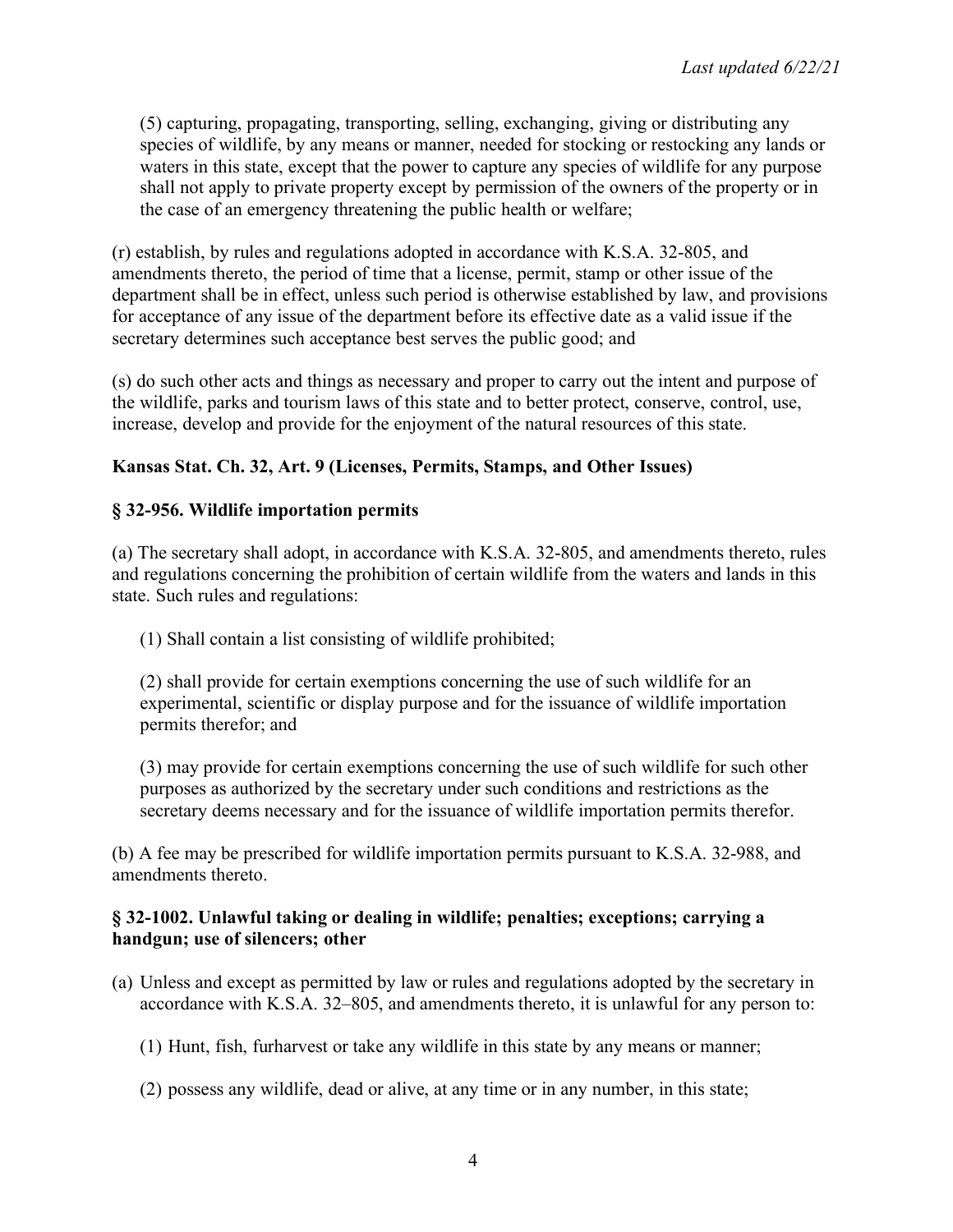- (3) purchase, sell, exchange, ship or offer for sale, exchange or shipment any wildlife in this state;
- (4) take any wildlife in this state for sale, exchange or other commercial purposes;
- (5) possess any seine, trammel net, hoop net, fyke net, fish gig, fish spear, fish trap or other device, contrivance or material for the purpose of taking wildlife; or
- (6) take or use, at any time or in any manner, any game bird, game animal, coyote or furbearing animal, whether pen-raised or wild, in any field trial or for training dogs.
- (b) The provisions of subsections (a)(2) and (a)(3) do not apply to animals sold in surplus property disposal sales of department exhibit herds or animals legally taken outside this state, except the provisions of subsection  $(a)(3)$  shall apply to:
	- (1) The meat of game animals legally taken outside this state; and
	- (2) other restrictions as provided by rule and regulation of the secretary.
- (c) The provisions of this section shall not be construed to prevent:
	- (1) Any person from taking starlings or English and European sparrows;
	- (2) owners or legal occupants of land from killing any animals when found in or near buildings on their premises or when destroying property, subject to the following: (A) The provisions of all federal laws and regulations governing protected species and the provisions of K.S.A. 32–957 through 32–963, and amendments thereto, and rules and regulations adopted thereunder; (B) it is unlawful to use, or possess with intent to use, any such animal so killed unless authorized by rules and regulations of the secretary; and (C) such owners or legal occupants shall make reasonable efforts to alleviate their problems with any such animals before killing them;
	- (3) any person who lawfully possesses a handgun from carrying such handgun, whether concealed or openly carried, while lawfully hunting, fishing or furharvesting, if such person is either: (A) 21 years of age or older; or (B) possesses a valid provisional license issued pursuant to K.S.A. 75–7c03, and amendments thereto, or a valid license to carry a concealed handgun issued by another jurisdiction that is recognized in this state pursuant to K.S.A. 75–7c03, and amendments thereto; or
	- (4) any person who lawfully possesses a device or attachment of any kind designed, used or intended for use in suppressing the report of any firearm from using such device or attachment in conjunction with lawful hunting, fishing or furharvesting.